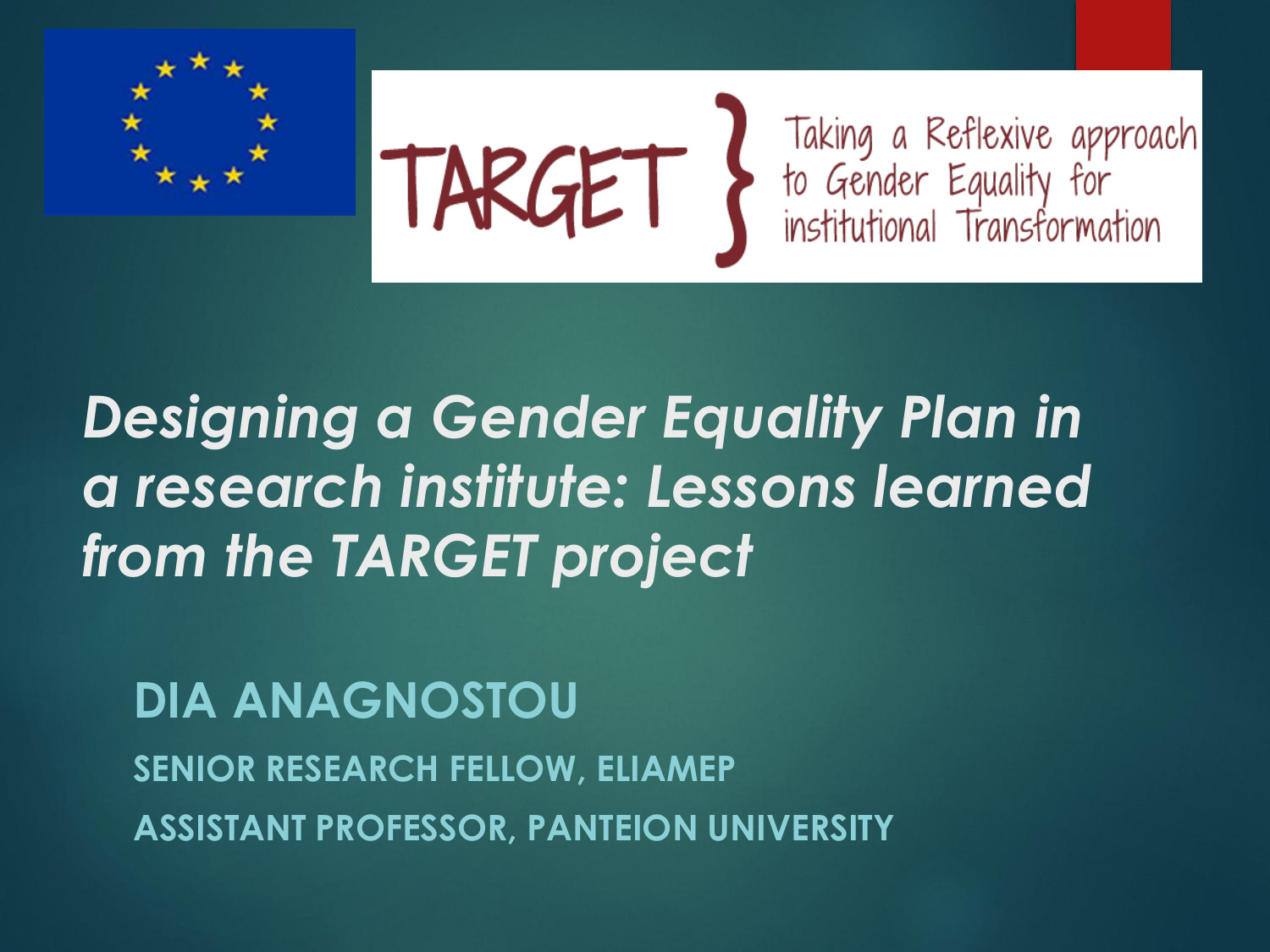# **ELIAMEP in the TARGET project**

- TARGET Project: *"Taking a Reflexive Approach to Gender Equality and Institutional Transformation"*
- ▶ H2020 Coordination and Support Action : 48 months (May 2017 – April 2021)
- ELIAMEP is one of the 9 research and higher education organizations in an equivalent number of countries to formulate and adopt a **Gender Equality Plan (GEP)**
- Adopting a GEP is **a process that is self-reflexive and flexible**
- ▶ Not a top-down fiat or decree, but **bottom-up engagement** of the members of the organization involved; must take into account and adjust to the specific organizational context
- Awareness raising, active engagement and voluntary commitment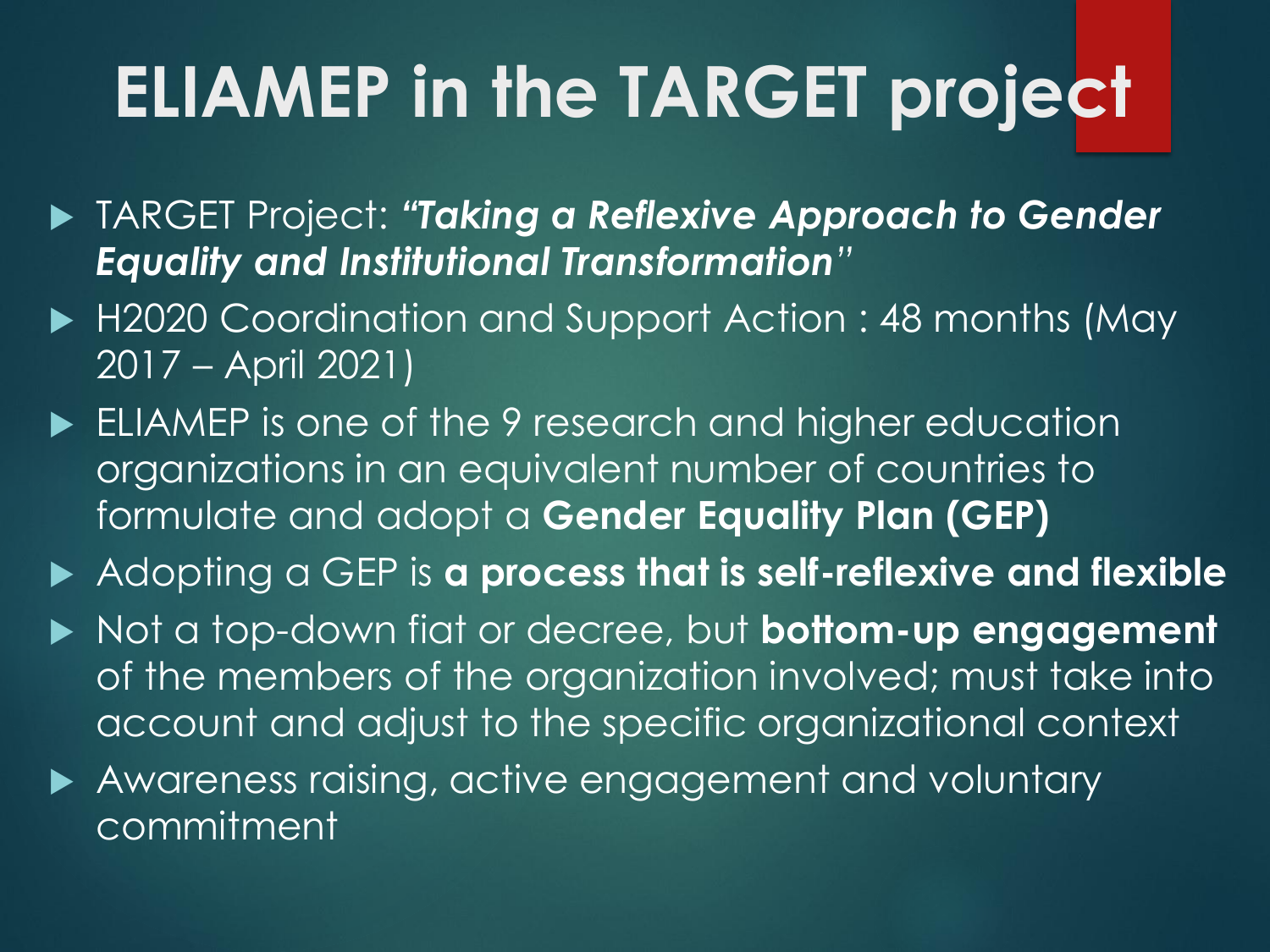#### **GEP: a vehicle of organizational change in research and higher education institutions**

- ▶ Specific interventions and changes aimed at boosting the capacity of an organization to promote balanced representation of men and women, and gender equality more broadly in regard to the following:
- ▶ a) decision-making bodies
- ▶ b) hiring and promotion practices
- $\blacktriangleright$  c) management of human resources, and
- $\blacktriangleright$  d) in defining its research interests, in formulating projects, and in designing teaching curricula (for universities)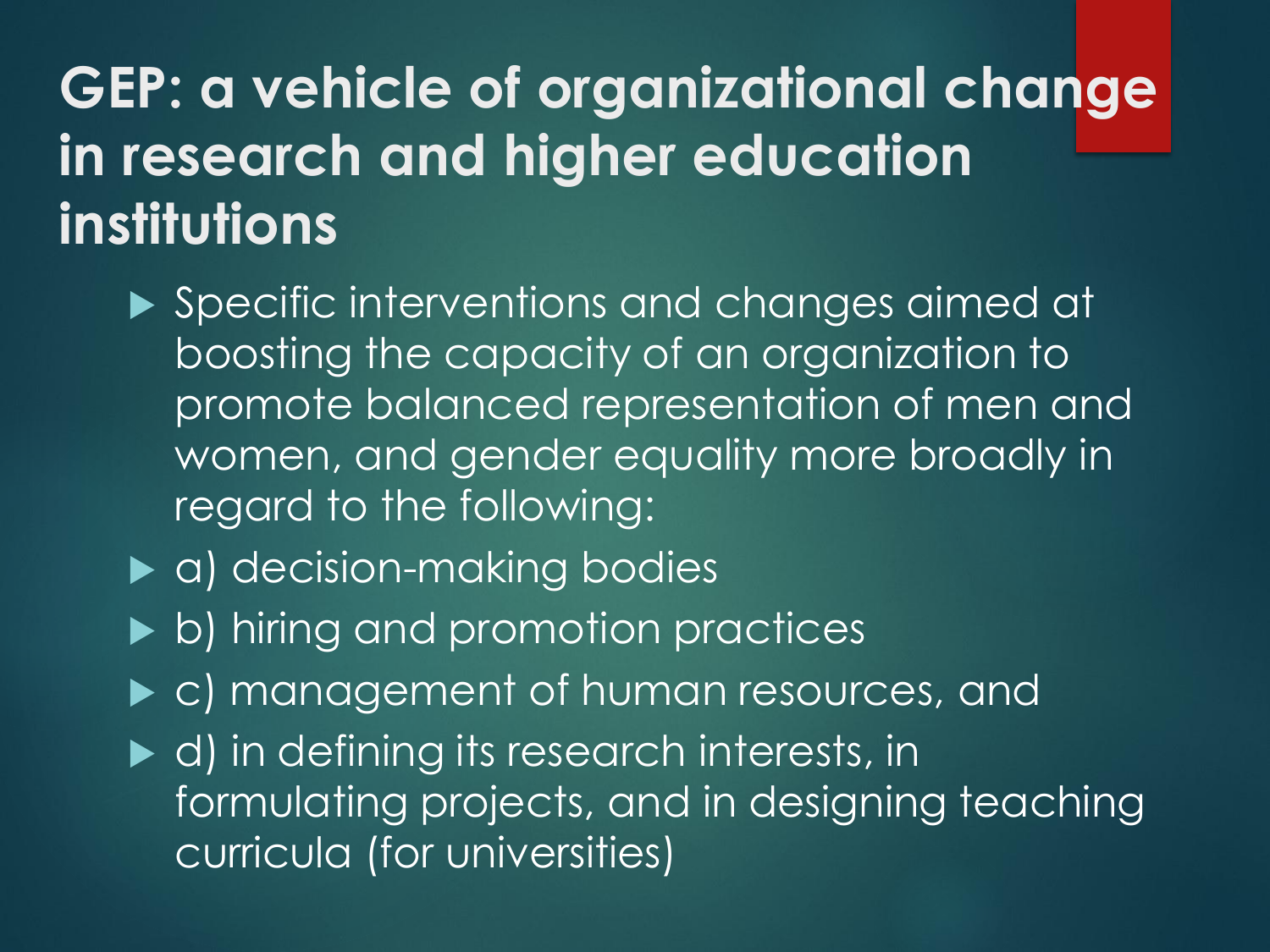#### **Hellenic Foundation for European and Foreign Policy (ELIAMEP): research institute and policy think tank**

- ▶ Non-profit entity, non-state, independent
- Generates policy-relevant and empirically-grounded knowledge on the basis of research and through involvement in a variety of international networks and epistemic communities
- Areas of focus: Foreign policy, security and area studies (Balkans, Middle East, the wider Mediterranean); various topics related to European integration and EU policy: migration, human rights, democracy and media, good governance, among others
- **Funded through grants awarded to it in support of** specific projects; sponsorships and donations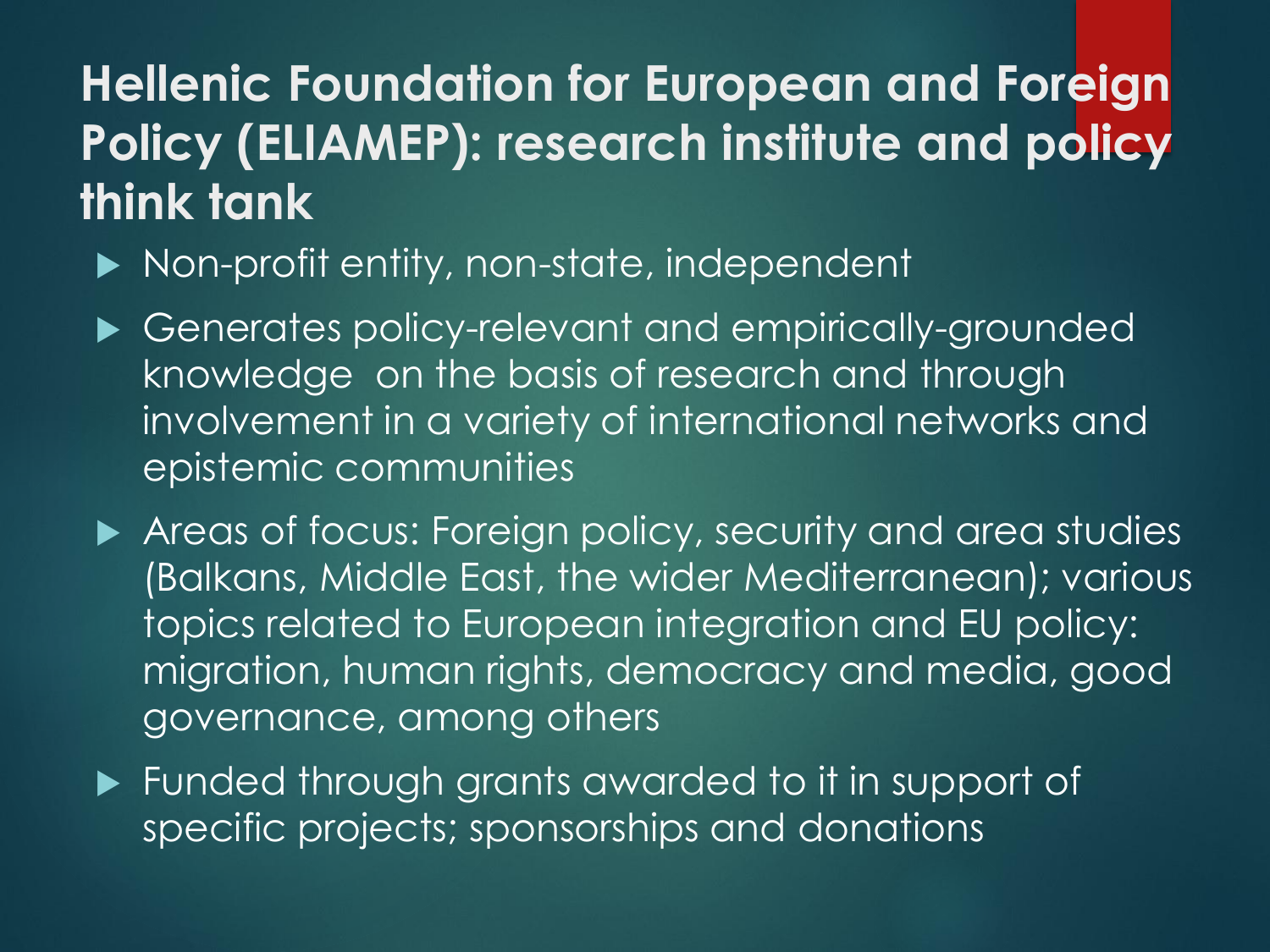#### ΕΛΙΑΜΕΠ **ELIAMEP**

ΕΛΛΗΝΙΚΟ ΙΔΡΥΜΑ ΕΥΡΩΠΑΪΚΗΣ & ΕΞΩΤΕΡΙΚΗΣ ΠΟΛΙΤΙΚΗΣ HELLENIC FOUNDATION FOR EUROPEAN & FOREIGN POLICY

 *Relatively small institute, but center for a wider academic and policy community* 

- Small number of permanent full-time staff members (13) and a large number of researchers and interns, affiliated with ELIAMEP on a project basis
	- 9 researchers, 22 research fellows who are holders of a doctoral degree (6 of them also hold tenured positions in a Greek university)
- A larger circle of external associates academics, experts and researchers (32), many of them university faculty – with whom it has collaborated in the past and maintains regular contact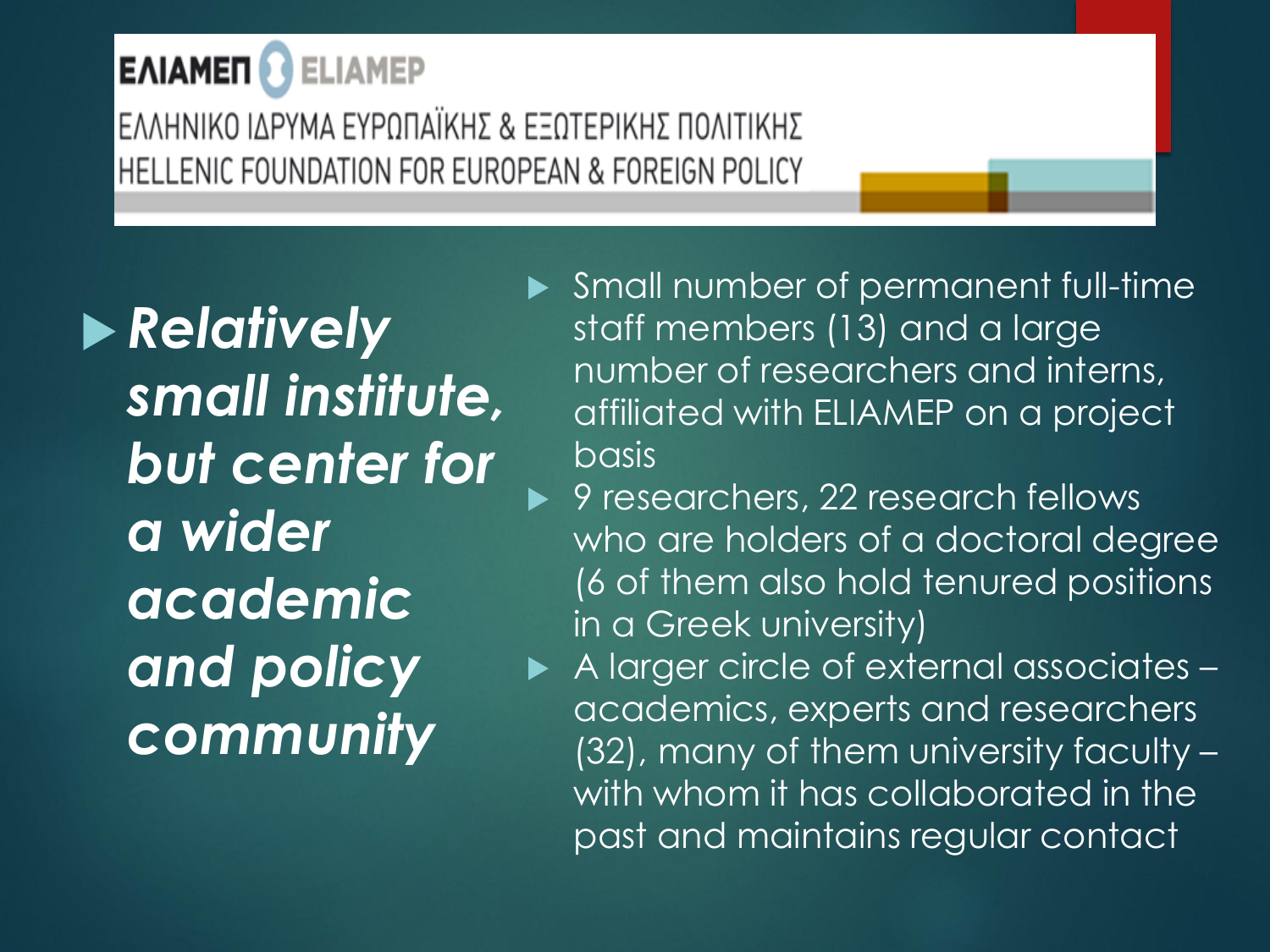# **Organizational structure**

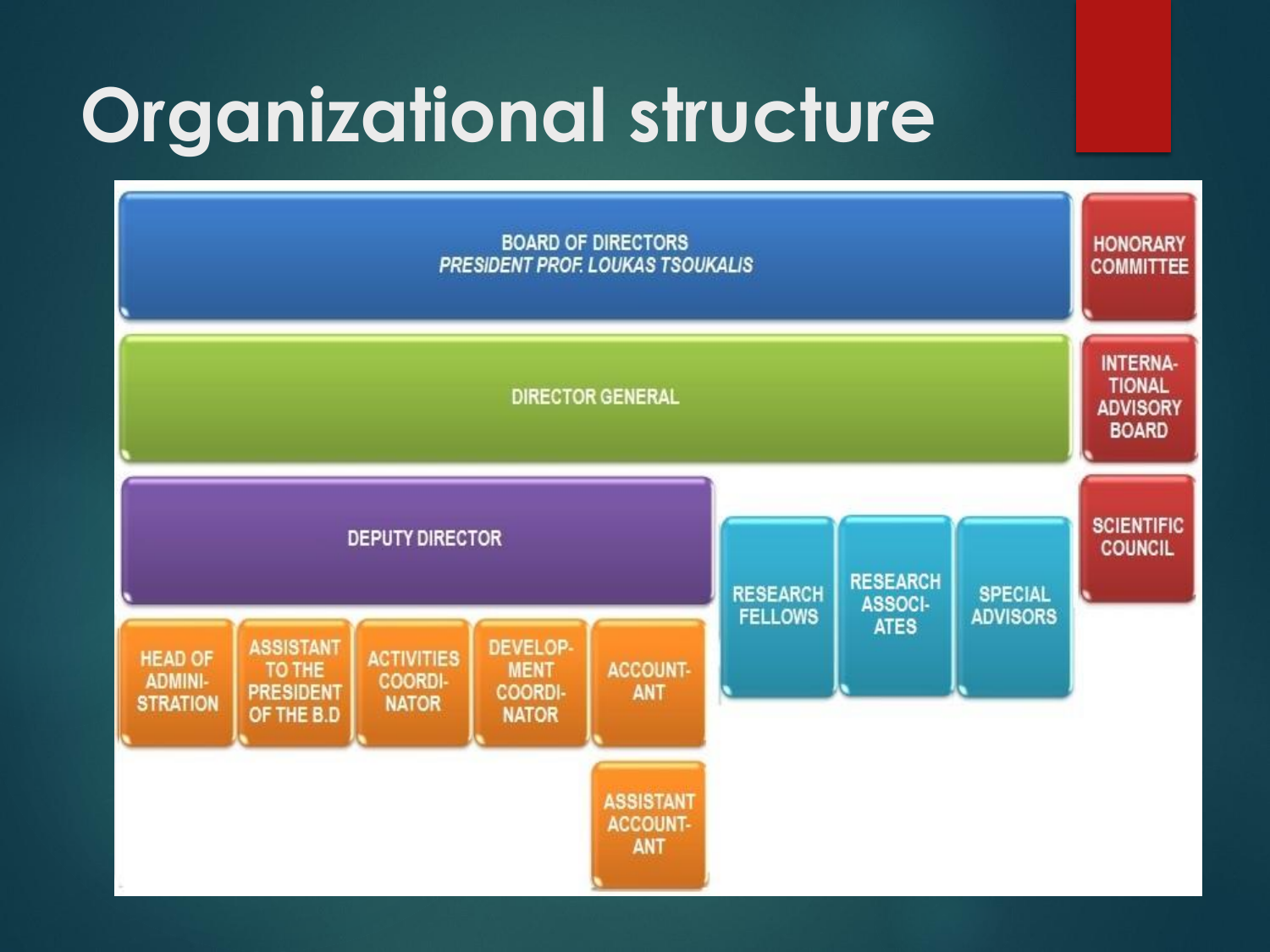# **The stages in developing and adopting a GEP**

- ▶ **Audit**: describe and assess the state of things in regard to gender within an organization; prepare the ground
- **Planning**: define and plan the changes that are necessary to promote organizational change in a direction that embraces gender equality
- **Implementation**: put to practice the proposed changes
- **Monitoring and self-assessment**

▶ What each of these phases involves and how it will be carried out must be adjusted to the nature of the research and higher education institution involved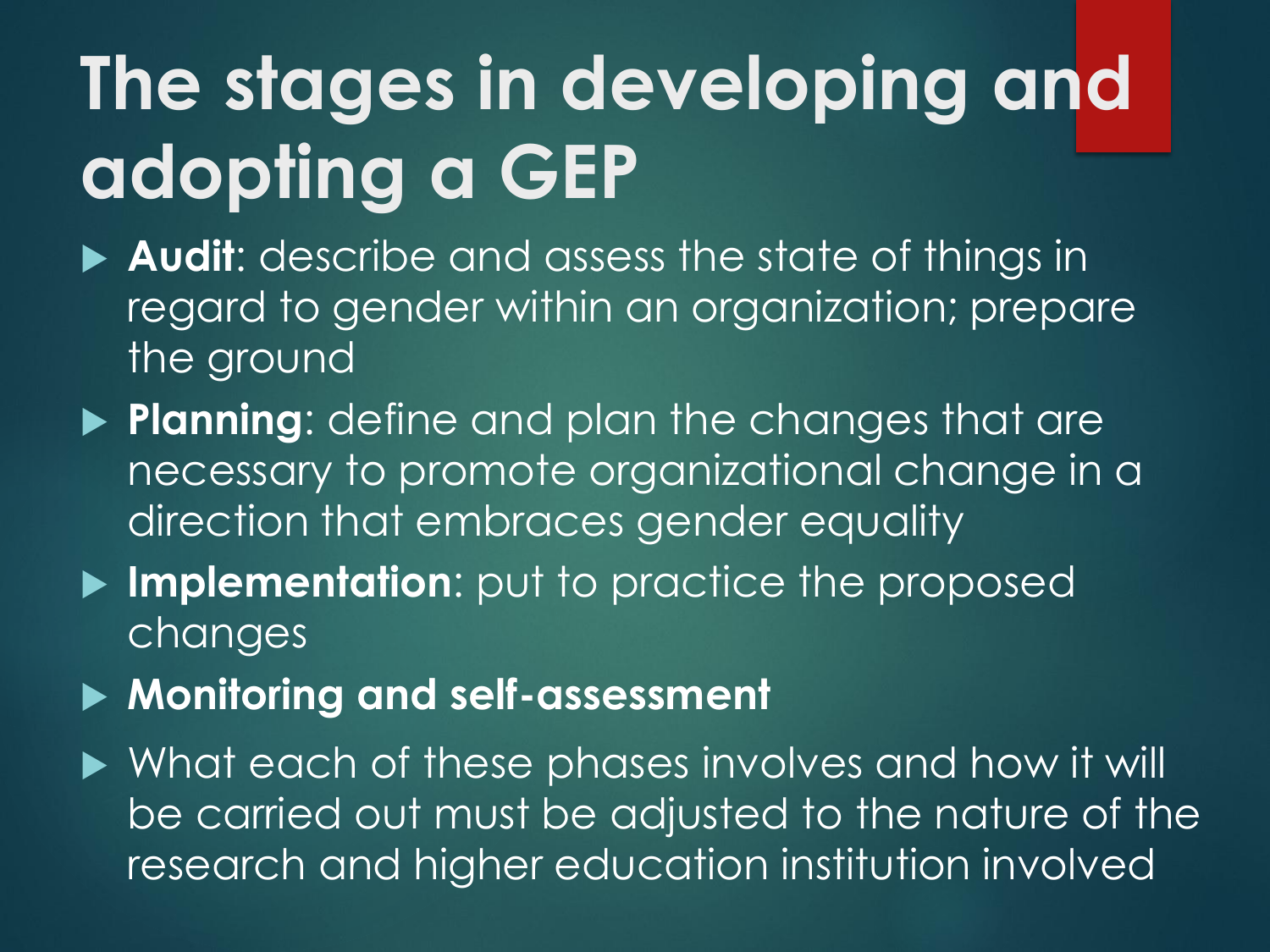## **Factors critical to the success of a GEP in an organization**

- Gaining the **commitment from top and upper level management and research staff**
- Identify **the organization's key gender equality stakeholders**, and actively involve them in a "community of practice"
- A **community of practice**: representatives of all staff levels; will help "to work towards an increased institutional willingness and capacity to identify, reflect on and address gender equality issues in a sustained way"
- Not necessary to be gender equality experts
- Also designate a **change agent** within the organization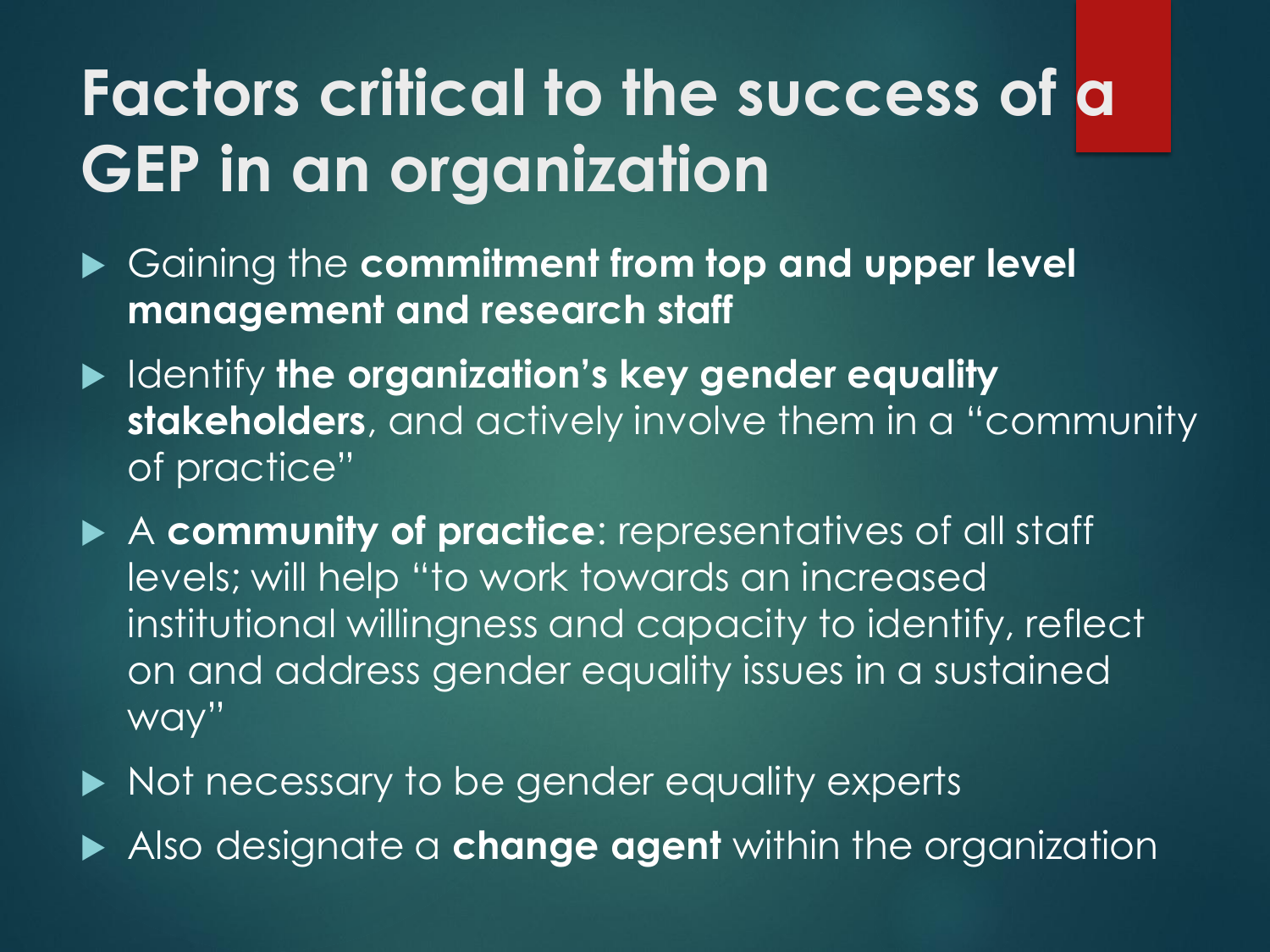# **Gender audit at ELIAMEP**

- ▶ We completed it a year and a half ago
- ▶ Collection of quantitative and qualitative data; Review of organization's key documents (rules of internal operation + ethics guidelines)
- ▶ Occupational structure: Women make up the majority among the Foundation's administrative staff (89%), they comprise 50% of its scientific personnel
- ▶ Their presence declines to 12% in the Board of Directors, and is also small in the advisory, scientific and honorary bodies assisting the work of the BD
- **Limited institutional awareness of gender equality but** conducive organizational values (equality, nondiscrimination)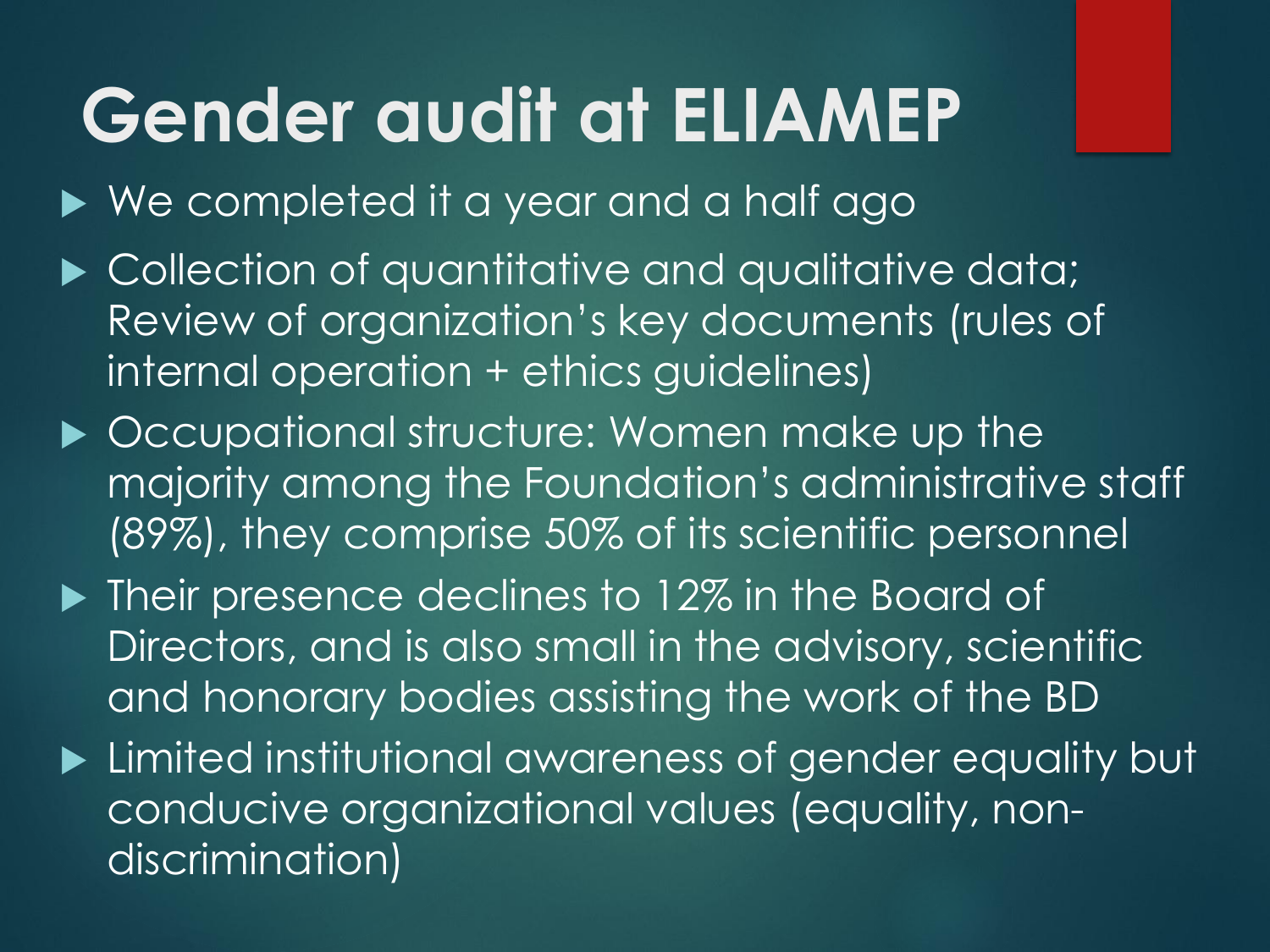# **Designing and implementing the Gender Equality Plan**

- ▶ Drafted and approved by ELIAMEP's Board of Directors
- Designates a Gender Equality Officer (GEO)
- Revision of the Internal Rules of Operation, the Statute, and the Guidelines for Research Ethics in the direction of a) maintaining or improving gender balance in decisionmaking bodies, b) explicit commitment to gender equality and diversity, and non-discrimination, c) improve transparency in internal promotion, d) use of genderneutral language, e) systematic collection of sexdisaggregated data
- Actions to promote the inclusion of gender dimension in research projects, and to build the necessary capacity to do so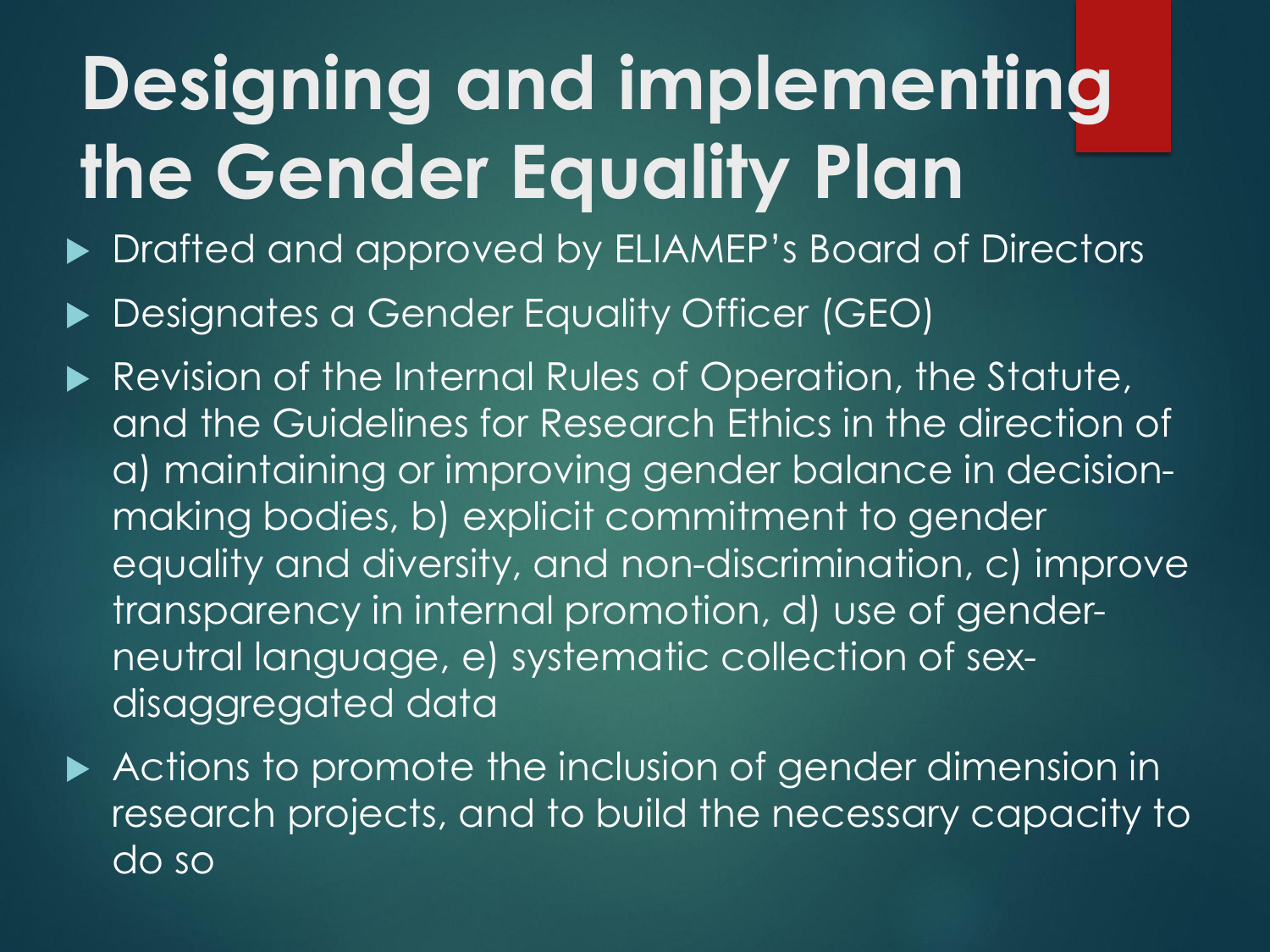#### **What do we expect to achieve?**

- Raise gender awareness in our organization
- $\triangleright$   $\rightarrow$  Empowering?
- $\triangleright$   $\rightarrow$  Need to reflect and justify any (re)emergent gender disparities
- **Enhance our organization's capacity to** mainstream gender equality in all its structures and activities

▶ Contribute to promoting gender equality in Greek research and academia through our extended network of associates and external collaborators